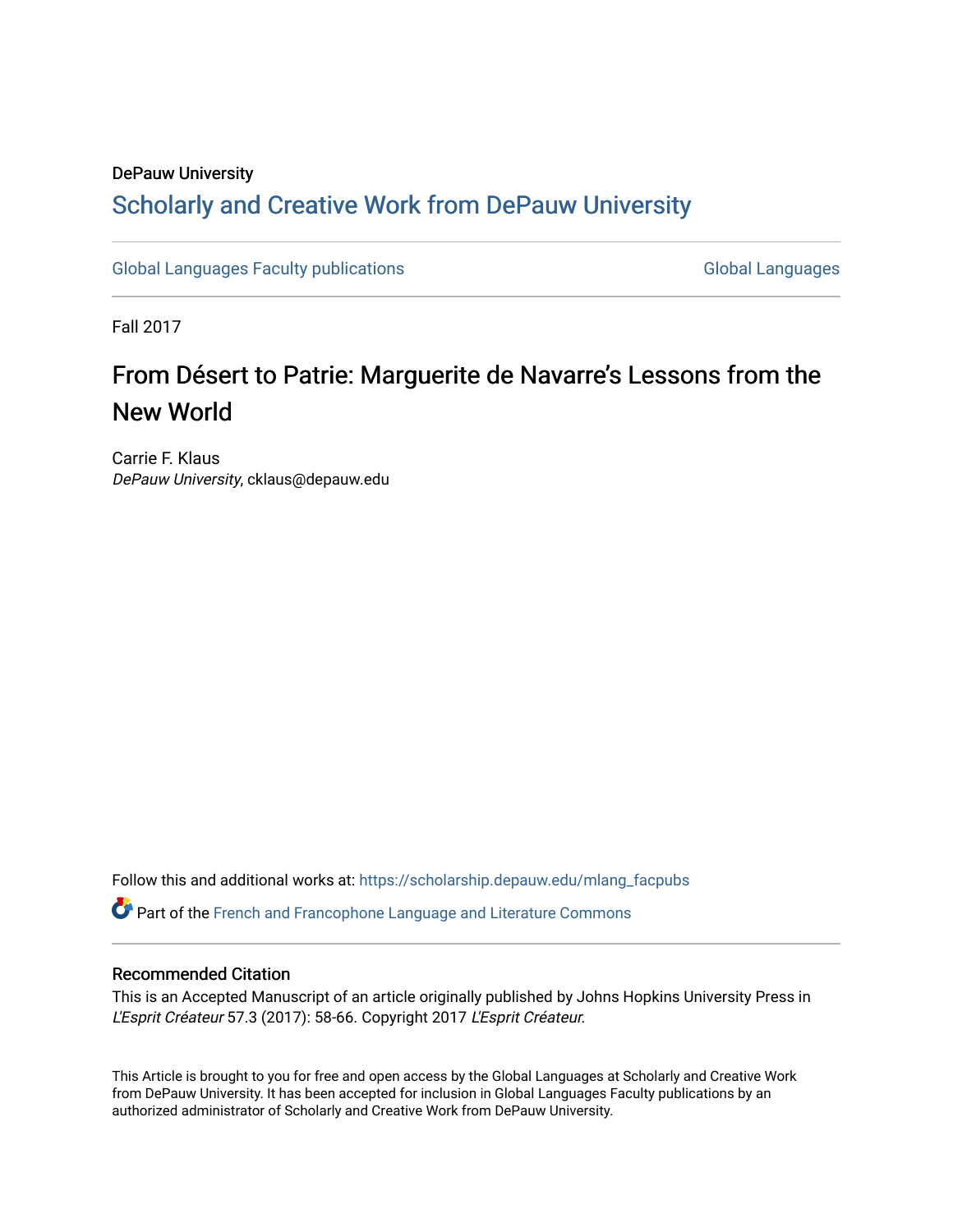## From *désert* to *patrie*:

### Marguerite de Navarre's Lessons from the New World

Carrie F. Klaus

Susan Amussen and Allyson Poska have contended that gender transcends imperial, religious, and cultural boundaries and that an analysis of gender makes possible a more detailed and comprehensive assessment of the impact that European societies had on the early modern Atlantic world than more traditional scholarship alone provides.<sup>1</sup> Subsequently, they proposed that scholars could use an analysis of gender to gain a fuller understanding not only of Europe's effect on the Atlantic world, but also of the Atlantic world's effect on Europe. They asked, "How did New World encounters and Atlantic contacts have a gendered impact on European society? $n^2$  In addition to the new commodities (tobacco, sugar, chocolate) that made their way into early modern Europeans' everyday lives, an awareness of the New World's places and peoples shaped their imaginations. As one response to the question posed by Amussen and Poska, this article demonstrates that Marguerite de Navarre drew upon her knowledge of French colonial efforts in the New World to argue for expanded roles for women back in France, as wives, as educators, and in the Church.

The New World makes its appearance in the *Heptaméron*'s sixty-seventh novella, a tale related by "young cynical misogynist" Simontault.<sup>3</sup> In this novella, first published in 1558.<sup>4</sup> which has been called "le plus ancien récit littéraire situé en terre Canadienne" (Bideaux 10), Marguerite de Navarre writes of an expedition led in 1542 by Jacques Cartier and Jean-François de La Roque, Sieur de Roberval (Marguerite de Navarre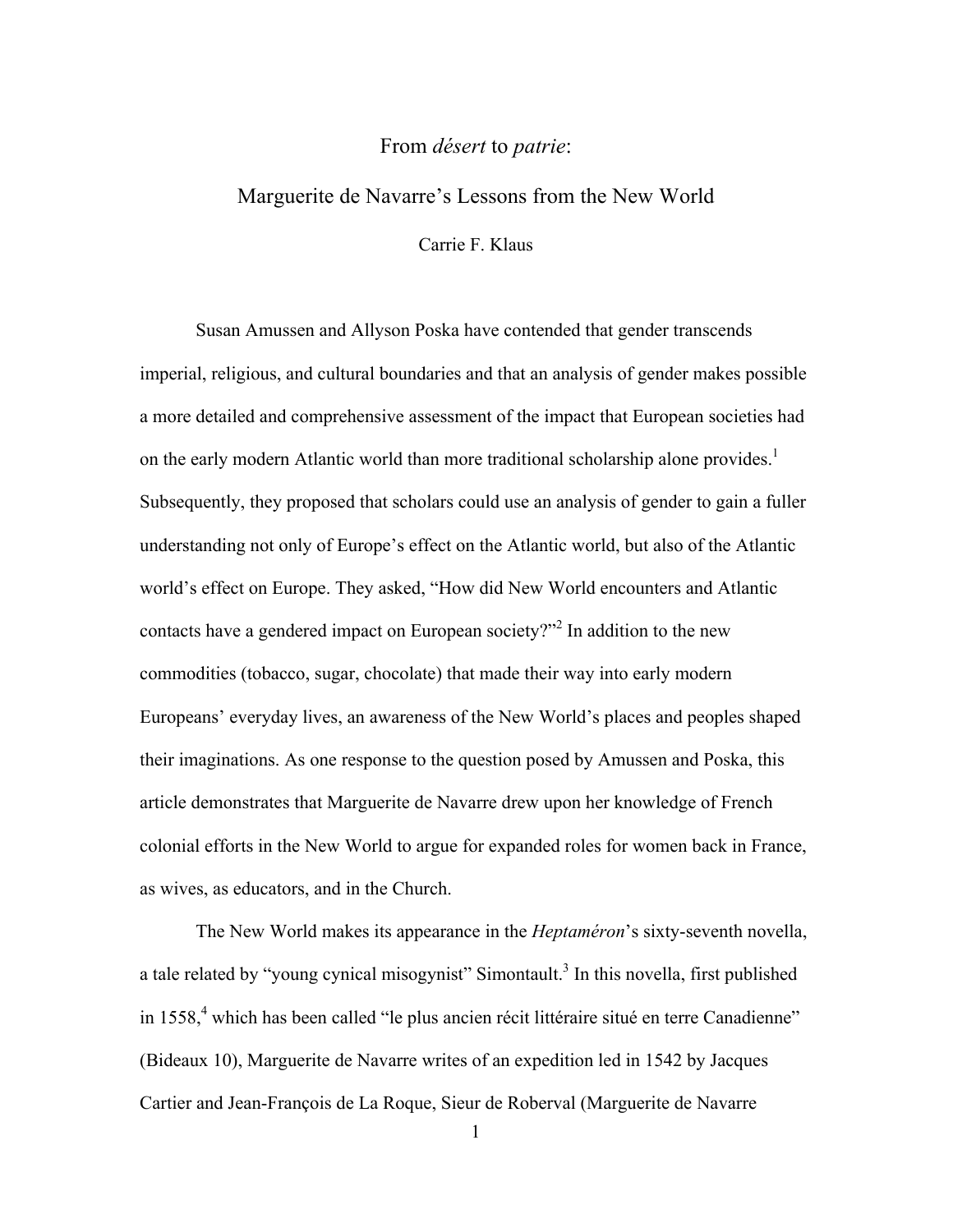mentions only Roberval<sup>5</sup>) to what is now Canada. Cartier and Roberval had been commissioned by French King François I<sup>er</sup> to establish colonies if the climate proved suitable. Marguerite de Navarre's story begins with these words:

C'est que faisant le dict Robertval ung voiage sur la mer, duquel il estoit le chef par le comandement du Roy son maistre, en l'isle de Canadas; auquel lieu avoit deliberé, si l'air du païs eut esté commode, de domourer et faire villes et chasteaulx; en quoy il fit tel commencement, que chacun peut scavoir.<sup>6</sup>

Marguerite de Navarre alludes to collective knowledge of the failure of this venture in the very first sentence of the novella: "en quoy il fit tel commencement, que chacun peut sçavoir." Her guarded language provides no indication that the project itself is desirable or that such an expedition is likely to yield more favorable results in the future.

Among the members of this expedition, Marguerite de Navarre tells her readers, were "toutes sortes d'artisans" (392), including a man who was so unhappy (or so unfortunate, *si malheureux*) that he plotted to betray Roberval and turn him over to the land's indigenous inhabitants, the "gens du pays" (392). Although she soundly condemns the man's treachery, Marguerite de Navarre also subtly conveys in her description of him her reservations about the French colonial project. In her first reference to the traitor, she does not call him *méchant* or *criminel*, but instead *malheureux*, implying that his ill-fated decision may arise from his own suffering, although she does not explain the source of his unhappiness. Whatever the reason for the man's misfortune, in relating this incident from one of France's earliest ventures in the New World, Marguerite de Navarre implies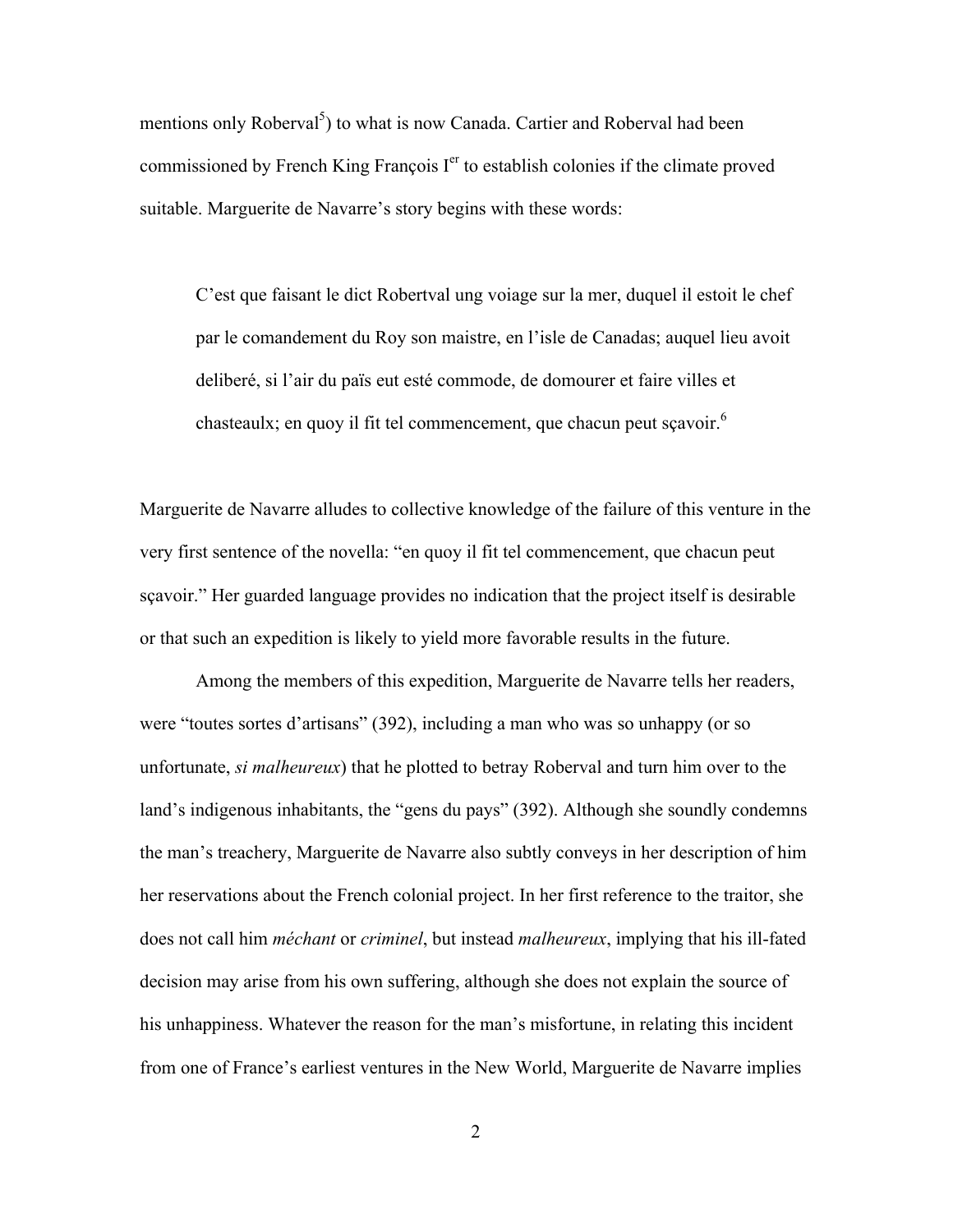that colonizing efforts may provide the necessary conditions for violence and sedition. Her assumption, moreover, that it would be dangerous for Roberval to be delivered to the land's native people indicates her understanding that France's efforts to "habituer le pays de chretiens" (392) are not likely to be welcomed by Amerindians.

Upon discovery of the man's intentions, Roberval has him seized and plans to kill him at once. Claude La Charité notes that, as lieutenant-general of the expedition, Roberval was invested with the powers of the king and that the punishment for *lèsemajesté* was to be drawn and quartered and have one's property confiscated.<sup>7</sup> In her description of Roberval's swift decision, Marguerite de Navarre no longer calls the man *malheureux*, but rather a *meschant traistre*, perhaps thinking now of Roberval as the representative of her brother the king, or else expressing Roberval's own view through her language. The key figure in the novella, however, is not the traitor but his wife, who is also on board the ship. Women of course participated in this colonizing expedition, of which the explicit goal, according to Marguerite de Navarre, was to "settle the country with Christians."

The unfortunate man's wife intervenes immediately on her husband's behalf. Marguerite de Navarre writes that the woman "avoit suivy son mary par les perilz de la mer; et ne le voulut habandonner à la mort" (392), drawing attention to her loyalty, courage, and compassion. The woman begs both captain and company for mercy, "tant pour la pitié d'icelle que pour le service qu'elle leur avoit faict" (392). It is the second half of this plea that is most striking. The woman asks her traveling companions for mercy not only out of pity for her, but also, and more pointedly, out of consideration for her service to them. Marguerite de Navarre does not specify the nature of this service.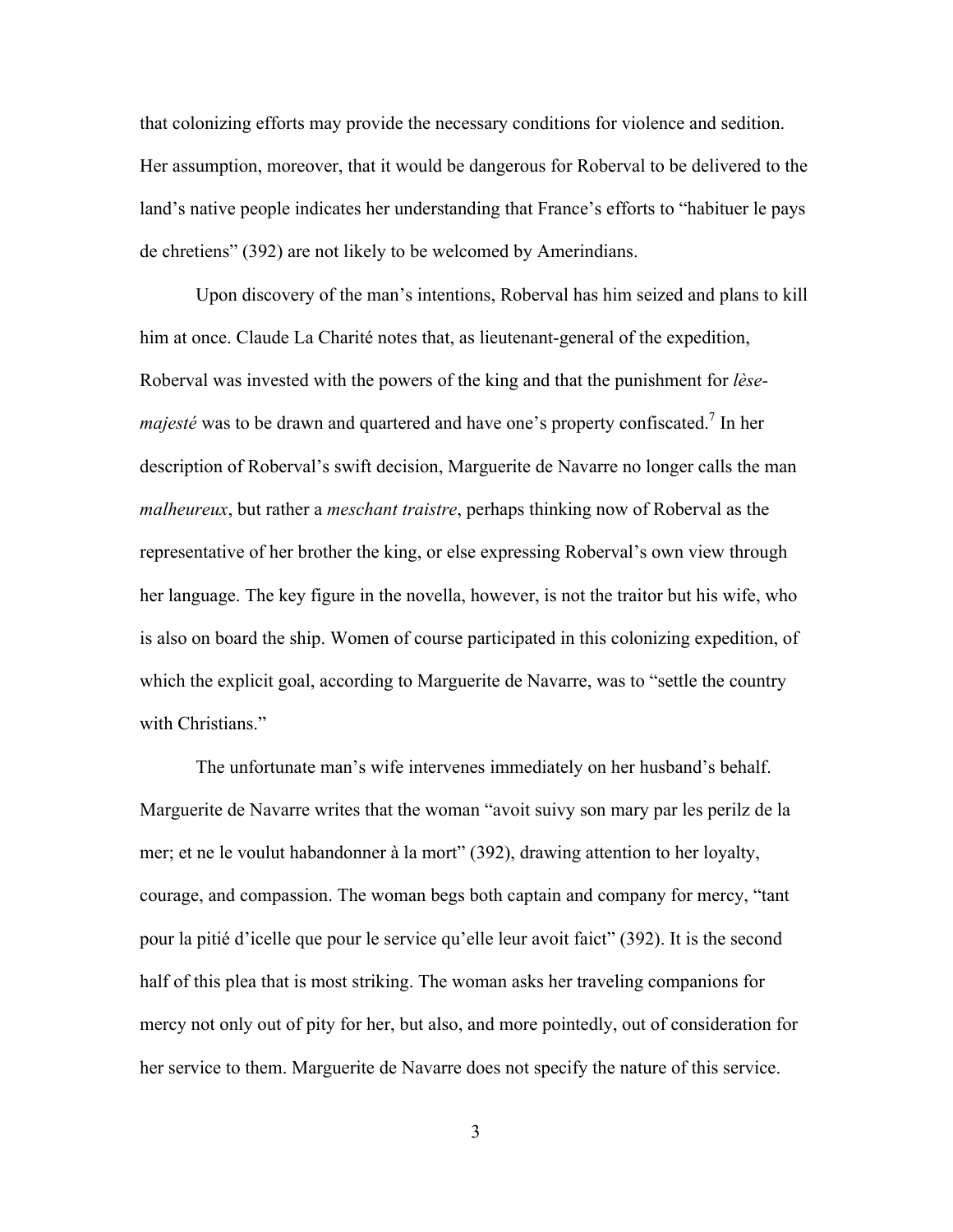The woman, for her part, clearly views her efforts as valuable to the expedition, and her request is granted.

Instead of executing the traitor, Roberval agrees to leave the man and his wife alone on a small island inhabited only by wild beasts. The couple takes with them a few essential items (namely, a Bible and a gun), and their sole recourse is God. Marguerite de Navarre provides no description of the man's spirituality. Of the woman, however, she writes that she placed firm hope (*ferme espoir*) and all consolation (*toute consolation*) in God, and that the Bible – more specifically the New Testament – which she read without ceasing, was her safety, nourishment, and comfort: "porta pour sa saulve garde, norriture et consolation, le Nouveau Testament, lequel elle lisoit incessament" (393). The woman is indisputably the spiritual leader of the duo, and she is, moreover, an equal partner with her husband in attending to the couple's material needs. Marguerite de Navarre writes,

Et, au demourant, avecq son mary, mectoit peine d'accoustrer ung petit logis le mieulx qu'il leur estoit possible; et, quant les lyons et aultres bestes en aprochoient pour les devorer, le mary avecq sa harquebuze, et elle, avecq des pierres, se defendoient si bien, que, non seullement les bestes ne les osoient approcher, mais bien souvent en tuerent de très bonnes à manger; ainsy, avecq telles chairs et les herbes du païs, vesquirent quelque temps. (393)

It is the woman, not her husband, who is the subject of the singular verb "*mectoit* peine d'accoustrer ung petit logis" (emphasis added), although she works "avecq son mary."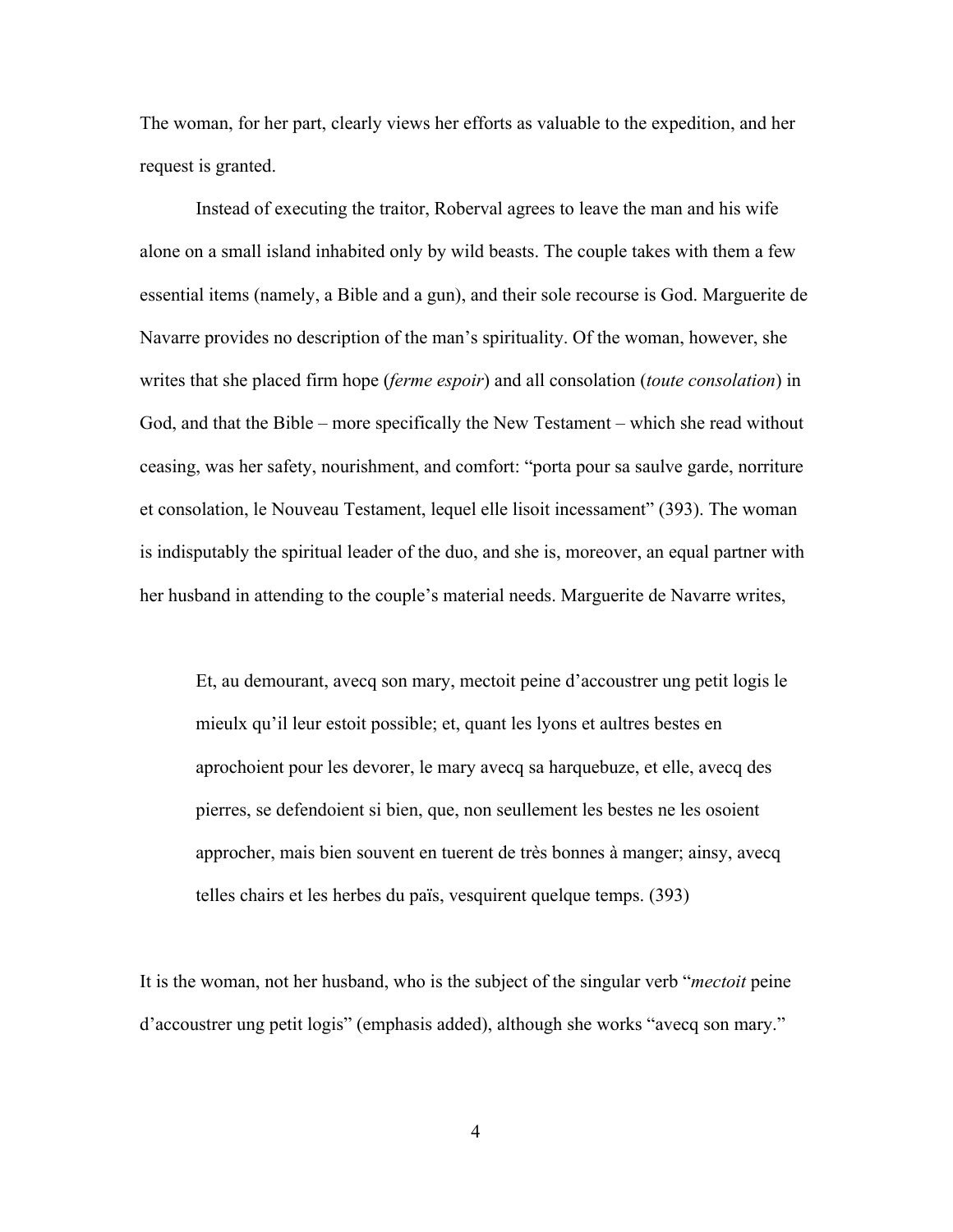Marguerite de Navarre underlines elsewhere the mutuality of the couple's efforts with verbs in the plural form: *tuerent* and *vesquirent*.

As shown in the above passage, the two survive for a while by hunting wild game and gathering herbs.<sup>8</sup> Eventually, the man falls ill and dies. Unlike his resilient wife, he succumbs to the rigors of life in the wilderness. He is no longer able to tolerate the food that is available to them or the water that they drink: "Et quant le pain leur fut failly, à la longue, le mary ne peut porter telle norriture; et, à cause des eaues qu'ilz buvoient, devint si enflé, que en peu de temps il morut" (393). As before, Marguerite de Navarre's language reminds readers that both the man and his wife lack bread ("quant le pain *leur* fut failly") and that they both drink the water ("des eaux qu*'ilz buvoient*"). It is only the man, however, whose body fails. The woman proves herself superior to her husband not only morally and spiritually, but also physically.

The woman continues to take on critical roles as her husband nears death. Marguerite de Navarre writes that she acts as both physician and priest to him in his last moments: the man had neither "service ne consolation que de sa femme, laquelle le servoit de medecin et de confesseur" (393). Thanks to his wife's effective service, the man "passa joieusement de ce desert en la celeste patrie" (393), from this desolate wilderness to the heavenly homeland. Even after her husband's joyous passage to heaven, the woman, now alone on the island, defends what remains of his material body. She buries him as deeply in the ground as she can, and when wild beasts manage to catch his scent and come to devour his flesh, she fights them off with the rifle he has left her: "la pauvre femme, en sa petite maisonnette, de coups de harquebuze, defendoit que la chair de son mary n'eust tel sepulcre" (393). Thus she spends her days, combining the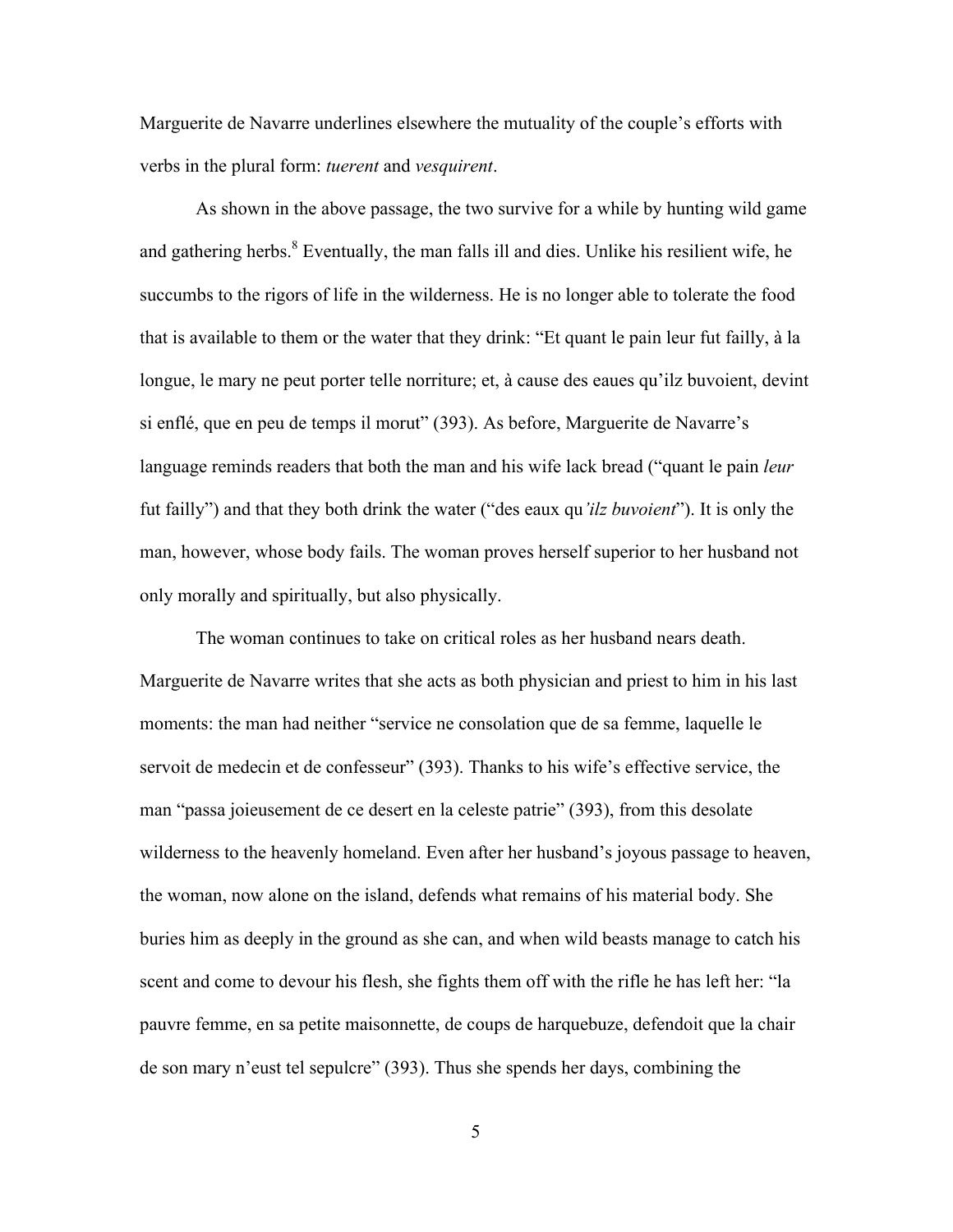aforementioned "vie bestiale" with a "vie angelicque" (393) that is devoted to reading, reflection, and prayer. Amid all these trials, Marguerite de Navarre tells her readers, the woman maintains "ung esperit joieulx et content" enclosed within "ung corps emmaigry et demy mort" (393). She is an example held up for emulation by readers and by the devisants who listen to Simontault's tale.

Indeed, despite her utter isolation, this admirable woman does not long remain unnoticed. She must, of course, be discovered in order for her story to become public. Thanks to the divine intervention of "Celluy qui n'habandonne jamais les siens" (393), one of Roberval's ships passes near the island on its return voyage to France. Seeing smoke, members of the expedition sail up to the island, curious to learn what has become of the couple they had abandoned there. The woman notices the ship and goes to the shore where they will find her: "La pauvre femme, voiant approcher le navire, se tira au bort de la mer, auquel lieu la trouverent à leur arrivée" (393). Ever faithful, she first thanks God for their arrival, then takes the travelers to view her home and show them her way of life: "après en avoir rendu louange à Dieu, les mena en sa pauvre maisonnette, et leur monstra de quoy elle vivoit durant se demeure" (393-94). The members of the expedition attribute her survival to God, who "est puissant de nourrir en ung desert ses serviteurs, comme aux plus grands festins du monde" (394), then take the woman back to La Rochelle, where they make her faith and perseverance widely known.

Back in France, the woman's influence becomes even wider and more longlasting, as she devotes the rest of her life to girls' education. The ladies of La Rochelle receive her with great honor and send their daughters to study with her: "luy baillerent leurs filles pour apprendre à lire et à escripre" (394). Marguerite de Navarre thus reminds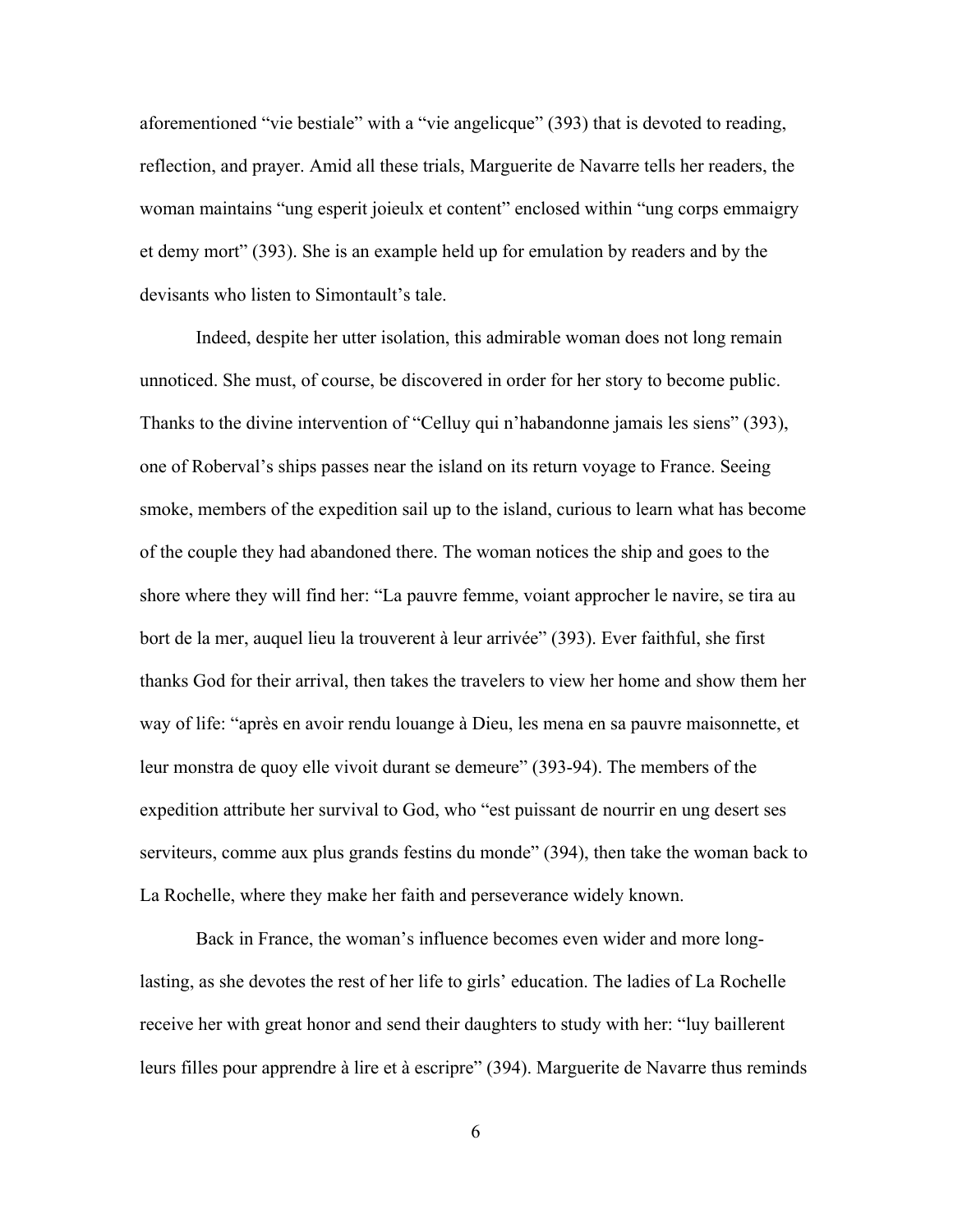readers of the importance of literacy for women, and she underlines the value of teaching, "cest honneste mestier-là" (394), by which the woman both supports herself and serves as a positive influence on women in France for years to come. She teaches always in the context of charity and faith, "n'aiant autre desir que d'exhorter ung chascun à l'amour et confiance de Nostre Seigneur" (394), bearing no rancor toward her husband or toward his punishers, but instead, presenting herself as an embodiment of the Lord's mercy, "se proposant pour exemple par la grande misericorde dont il avoit usé envers elle" (394). This unnamed woman, identified by some as a near relative of Roberval himself, not only stands as one of the most admirable figures of the *Heptaméron*, but is also noteworthy as a woman who is liberated from marriage (by her husband's death) and yet not confined to a convent, and who supports herself ably through meaningful and respected work.

This story, which may well be based on historical fact but of which no archival documentation exists, appears in three other texts from later in the sixteenth century: François de Belleforest's *Histoires tragiques* (1572)<sup>9</sup> and André Thevet's *Cosmographie universelle* (1575), <sup>10</sup> as well as Thevet's unpublished manuscript *Description de plusieurs isles* (1588). Michel Bideaux has edited and annotated all four sixteenth-century versions of the tale, along with two additional versions from the early seventeenth century.11 Particular elements of Marguerite de Navarre's account include the fact that her heroine remains unnamed, that she is of "artisan" rather than aristocratic status, that the crime in question is her husband's treason and not her own fornication, and that she does not give birth to an illegitimate child on the island.

Margaret W. Ferguson has argued that novella 67 must be read as Marguerite de Navarre's alternative vision of empire, that is, as her desire for an empire in which men's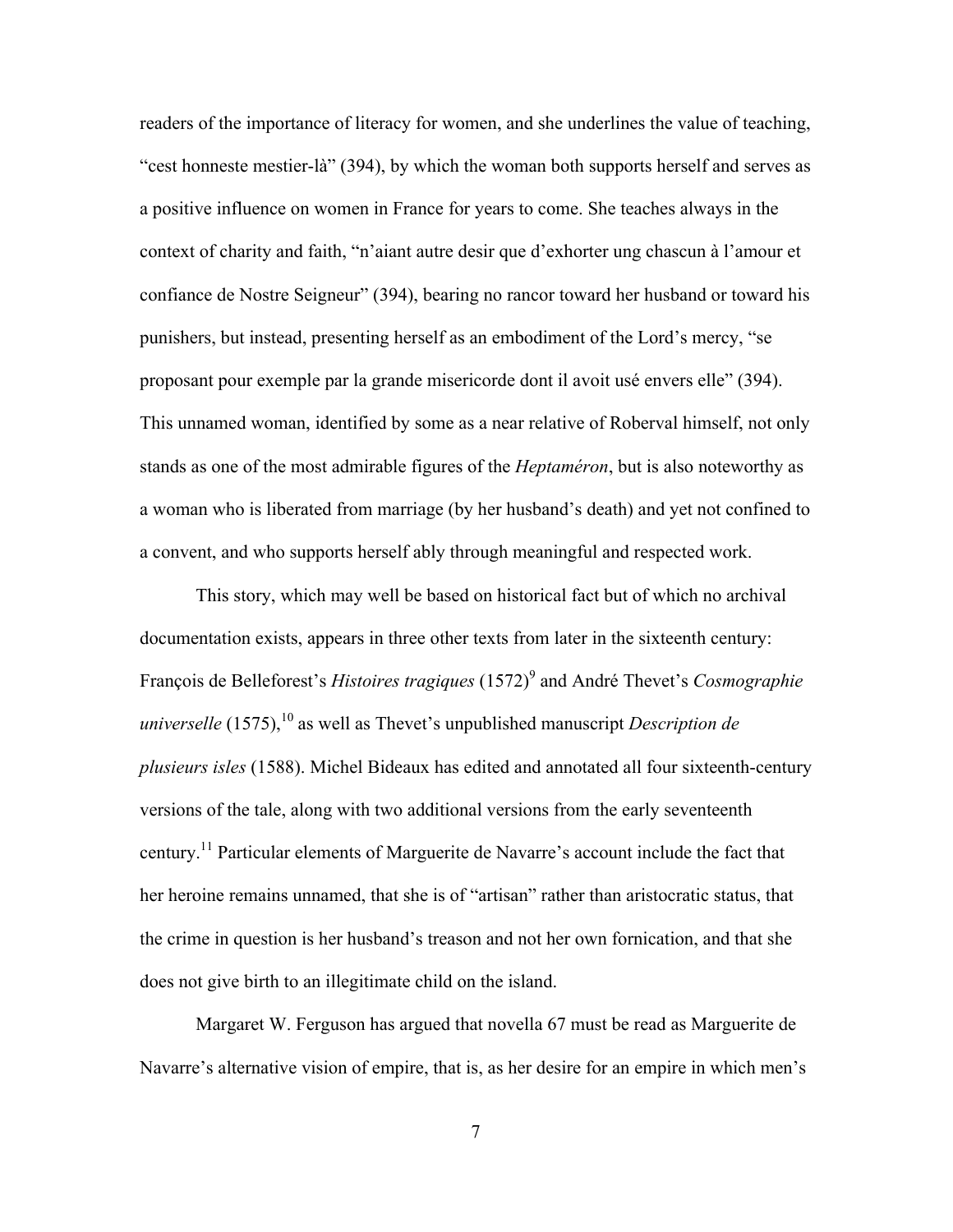ambitions and authority are kept in check.<sup>12</sup> Noting that Marguerite de Navarre was herself an imperial figure, both in France and in her own kingdom of Navarre, Ferguson clarifies that she does not critique empire *per se*, but instead seeks to convey the importance of "extending France's empire for the sake of a God conspicuously served by women" (227). The version of empire that Marguerite de Navarre favored was thus distinct from the projects of her brother the king. The queen's critique of French imperialistic policy appears already in the first sentence of her novella, quoted above, when she remarks that the expedition was led by Roberval alone, a statement that Ferguson interprets as "subtl[e] support of Roberval's claim for authority (and fame) over those of Cartier" (237).

La Charité also interprets this tale as a critique of French imperial policy, pointing out that many of the men and women in Roberval's (and Cartier's) crew were convicted criminals from prisons in Paris, Toulouse, Bordeaux, Rouen, and Dijon – *malheureux*, indeed – who had been offered freedom as a reward for their participation.<sup>13</sup> La Charité reads the phrase "toutes sortes d'artisans" (392) as euphemistic and observes that Marguerite de Navarre knew that these artisans were "d'abord et avant tout des artisans de toutes sortes de crimes, peu qualifiés pour fonder une nouvelle société, encore moins pour propager 'la saincte foy catholique et doctrine chrestienne'" (106).<sup>14</sup> Setting up colonies with convicted criminals, while generously offering them a second chance, may not have seemed, to Marguerite de Navarre, the best choice for extending a Christian kingdom. The theme of forgiveness, of course, runs through many tales in the *Heptaméron*. Forgiveness, however, does not necessarily mean handing over the proverbial keys to the kingdom.15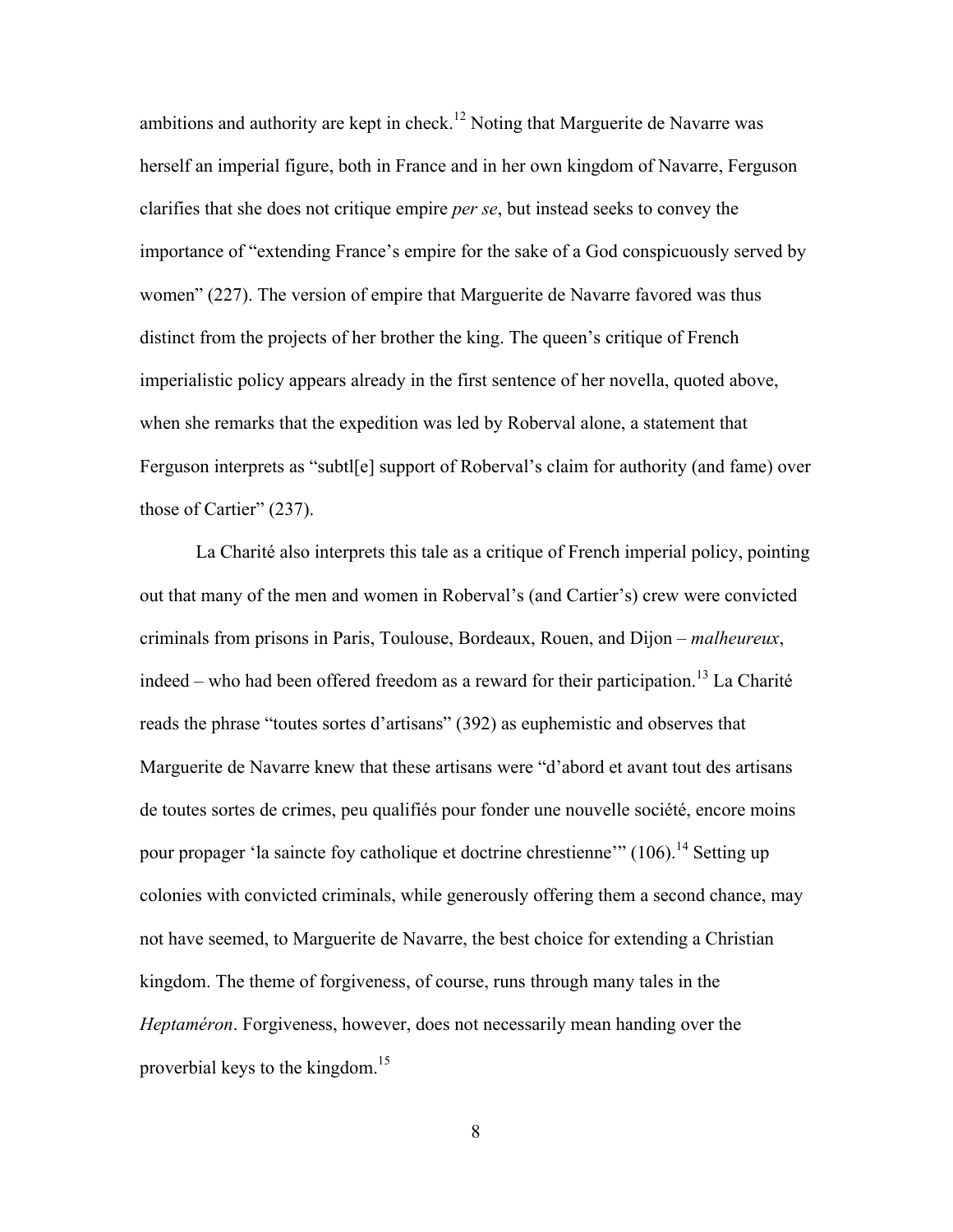Ferguson suggests that Marguerite de Navarre's critique of French imperial tactics in this novella is connected to a call to reform marriage. The placement of the tale's heroine in La Rochelle at the end of the story is a strategy designed to catch the attention of Marguerite de Navarre's daughter, Jeanne d'Albret, who had been married against her will to Guillaume, Duke of Clèves, in that city in 1541 – perhaps not incidentally, the same year in which Cartier and Roberval had been commissioned for this expedition. (Jeanne d'Albret's marriage to the Duke of Clèves proved less expedient than initially projected and was annulled in 1545.) The representation of the strength and influence of the novella's key figure during the expedition, on the island, and then back in France – a figure who makes her first appearance simply as a devoted wife, "sa femme qui avoit suivy son mary" (392) – carries with it the implicit suggestion, Ferguson contends, that women should have greater power within and beyond marriage. To be sure, the capable wife in the story takes on numerous roles associated traditionally with men: she is, by turns, explorer/settler/colonist (Marguerite de Navarre remains vague about her service to the expedition), advocate, provider, physician, confessor and, most importantly, teacher. Moreover, Marguerite de Navarre minimizes connections between the novella's protagonist and roles associated traditionally with women. Unlike in versions of this story written by Belleforest and Thevet, the woman is not accused of a sexual crime and does not give birth to a child during her exile.

Frank Lestringant, by contrast, interprets novella 67 as primarily spiritual. He observes that although Marguerite de Navarre (or Simontault) presents the story as a report of real historical events, verifiable by members of Roberval's expedition and by women living in La Rochelle, there is a distinct lack of geographical detail in the text. He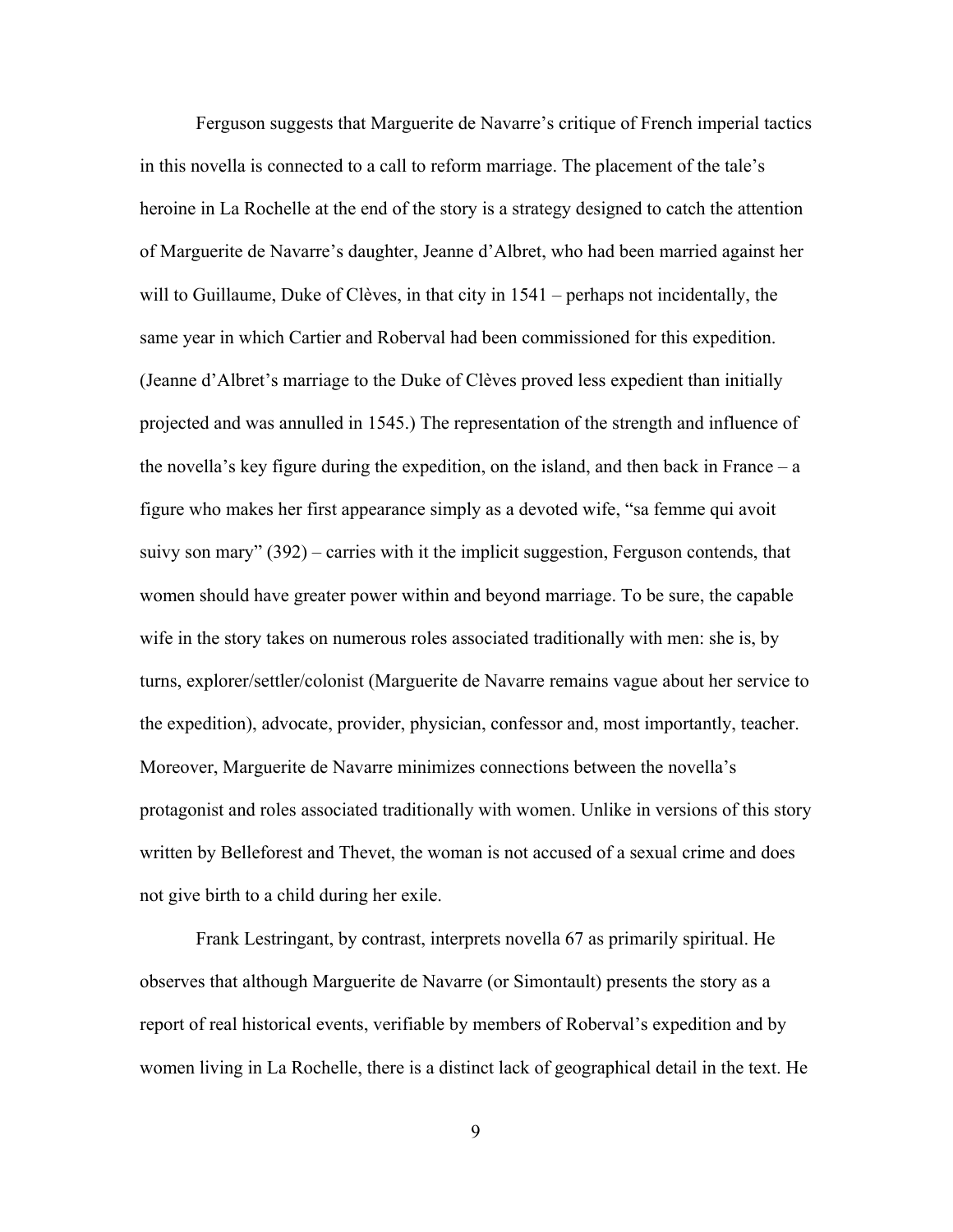notes "l'indifférence de Marguerite pour les *americana* comme pour toute autre forme d'exotisme géographique."<sup>16</sup> The suppression of the tale's exotic potential is striking. Apart from the "bêtes sauvages" and "lyons" that are necessary to the narrative as Marguerite de Navarre describes the dangers facing the marooned man and his wife, there is no local color, so to speak. The absence of geographical details leads Lestringant to read this stripped-down story as parable. The wild animals that surround the woman and her husband do not represent actual dangers in the Canadian wilderness, he argues, but instead threats that all humans experience in their lives and that prompt them to turn to God. Lestringant also points out that Marguerite de Navarre opts not to exploit the story's rich potential as a narrative of travel. There is no description of navigation from France to the New World and back to distract from the central message about salvation.<sup>17</sup> Lestringant argues against reading this novella as an apology for women. "[M]ême si l'homme est souvent plus bestial que la femme, il ne saurait être question pour autant d'affirmer la précellence du sexe féminin," he writes; "dès lors qu'hommes et femmes sont pareillement soumis au péché, seule la grâce [peut] les sauver" (195). It is worth noting, however, that a call to recognize women's potential to contribute in more meaningful ways does not necessarily amount to a claim of "précellence" but may simply be an appeal for something closer to equity – in line precisely with the equality before the Lord just described.

Along with Simontault, Lestringant argues that Marguerite de Navarre chooses to illustrate the glory of God by means of a woman precisely because women were believed to be weaker than men. The fact that a mere woman was able to accomplish these great things shows God's grace to be all the more remarkable (195-96). "A ceste heure, mes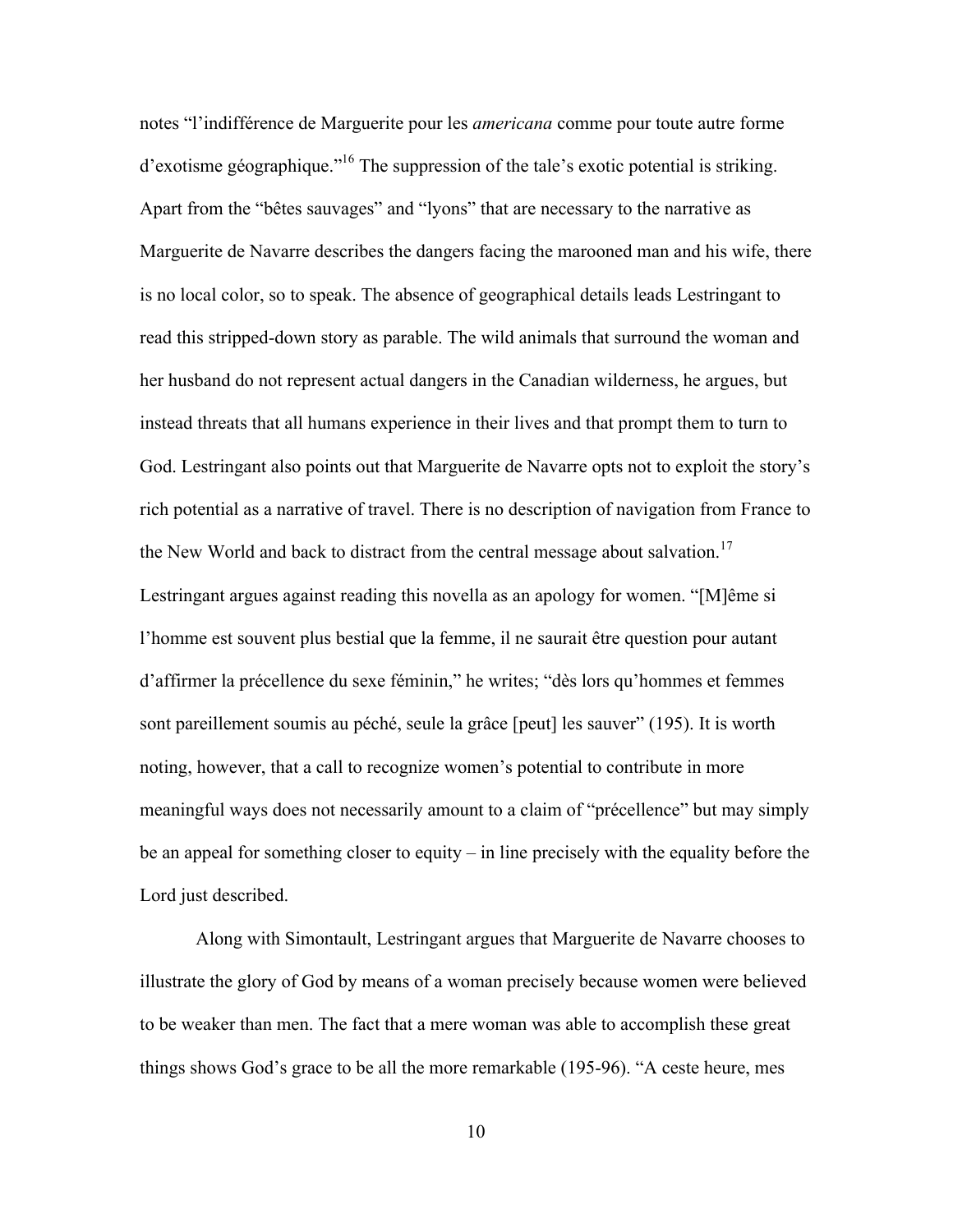dames," Simontault asks, "ne povez-vous pas dire que je ne loue bien les vertuz que Dieu a mises en vous, lesquelles se monstrent plus grandes que le subgect est plus infirme?" (394) Leanna Bridge Rezvani has suggested that by not only ending but also beginning this story with the question of strength placed in a weaker vessel, Marguerite de Navarre asks readers to be attentive to this issue throughout the novella.<sup>18</sup> Even before he starts to tell this story, Simontault explains his goal in these terms: "Voyant en sexe fragille ce que la fragilité refuse, c'est l'occasion qui me fera racompter ce que j'ay ouy dire au cappitaine Robertval et à plusieurs de sa compaignye" (392). As the narration unfolds, Simontault's listeners and Marguerite de Navarre's readers are called to question whether women are actually a "sexe fragille." This identification becomes increasingly difficult to sustain. Rezvani remarks that, in addition to the protagonist of novella 67, many female figures in the *Heptaméron –* including, notably, Oisille, the storytellers' steadfast spiritual leader, and Marguerite de Navarre herself, who serves as confessor in one tale – belie the notion of strong women's exceptionality.

In response to Simontault, Oisille replies immediately that neither men nor women may take credit for work that is God's alone, for "aussy peu favorise l'homme à l'ouvrage de Dieu, que la femme, car l'ung et l'autre, par son cueur et son vouloir, ne faict rien que planter, et Dieu seul donne l'accroissement" (394). Picking up on Oisille's agricultural image, Saffredent then notes, with a reference to Paul's first letter to the Corinthians,<sup>19</sup> that Paul mentions his own work and that of Apollos (the early Christian evangelist) in "planting" for the Lord, but that the apostle says nothing of women: "Si vous avez bien veu l'Escripture," he says, "sainct Pol dist que: 'Apollo a planté, et qui'il a arrousé'; mais il ne parle poinct que les femmes ayent mis les mains à l'ouvraige de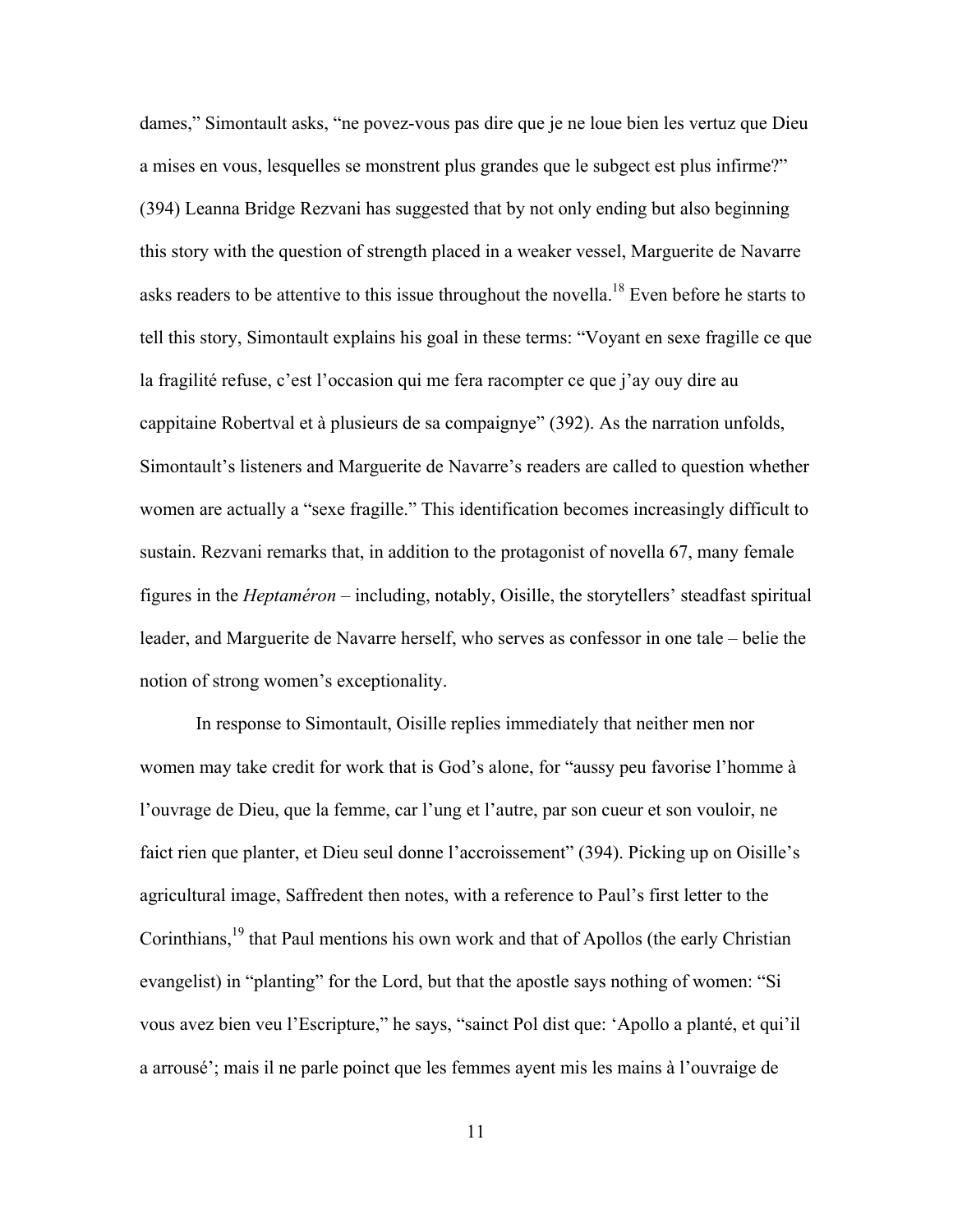Dieu" (394). Parlamente calls Simontault out for selective reading of scripture and reminds him of another passage, presumably in Paul's letter to the Philippians, which explicitly mentions the work of women: "Vous vouldriez suyvre [. . .] l'opinion des mauvais hommes qui prennent ung passaige de l'Escripture pour eux et laissent celluy qui leur est contraire. Si vous avez leu sainct Pol jusques au bout, vous trouverez qu'il se recommande aux dames, qui ont beaucoup labouré avecq luy en l'Évangille.<sup>220</sup> The storytellers' discussion of the meaning of novella 67 thus begins with the question of women's fragility but ultimately centers on and then concludes with the notion of women's significant labor.

A failed colonizing expedition in 1542 provided Marguerite de Navarre with an opportunity to make the powerful suggestion that the king's initiatives might turn out differently if women were welcomed as full participants in them and to critique the imperial desire to people the New World with Europeans. Whether or not Marguerite de Navarre had her own daughter in mind as she crafted her depiction of a marriage between a heroic woman and a treacherous, or at least weak, man, she used this story to put forth a vision of a marriage in which a wife's strength and agency were essential, first for the couple's very survival, and then for her husband's salvation. The theme of labor, which links Marguerite de Navarre's critiques of French colonizing efforts and her vision of marriage, conveys to readers that there is real and important work to be done, but that the work to be done is not in the New World, but instead back in France. Women, Simontault's tale implies, perhaps in spite of his own intentions but surely not in spite of Marguerite de Navarre's, are ready to roll up their sleeves and do this work. This assertion of women's capacity and willingness to labor makes a strong claim for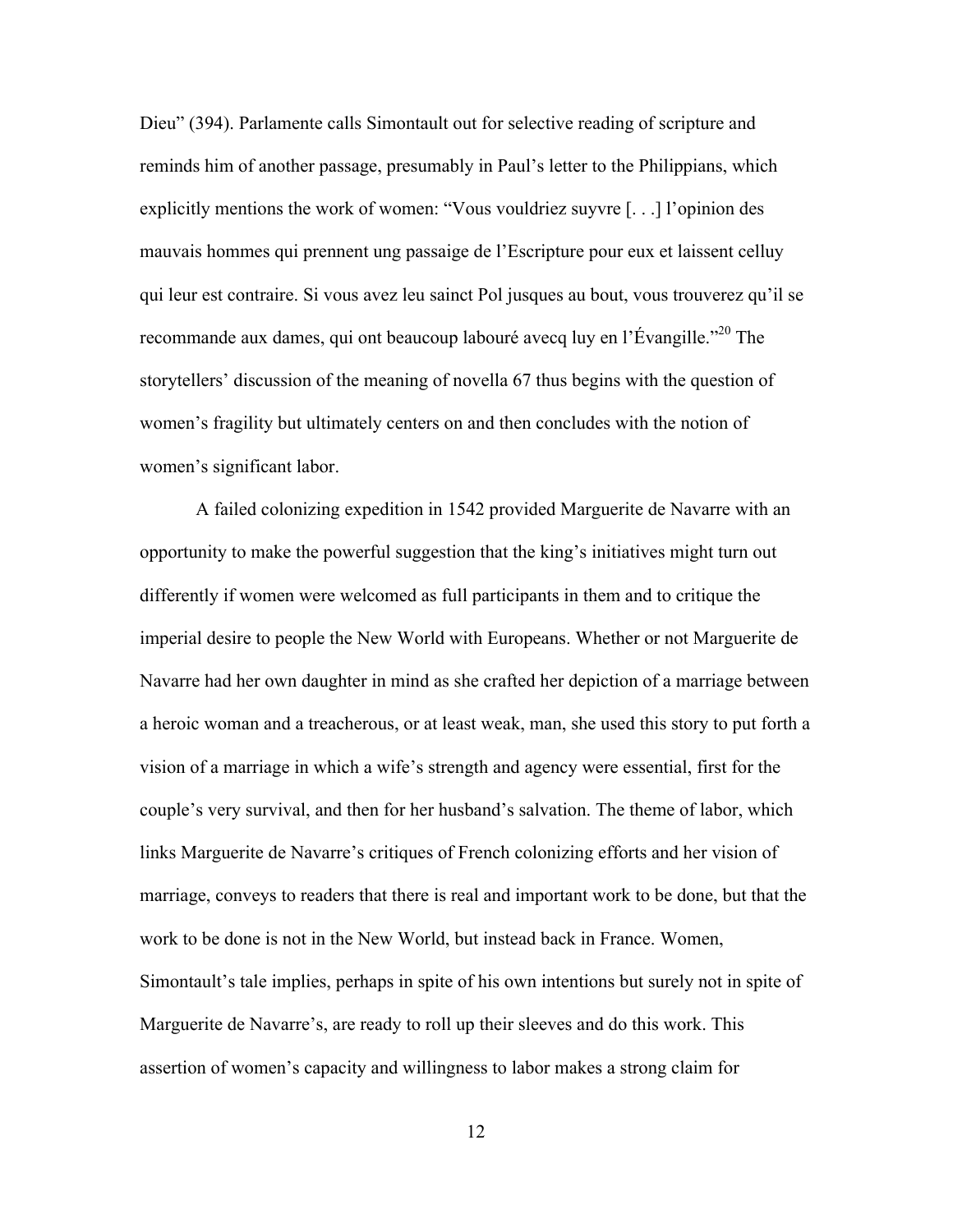reevaluating women's status. It was the New World that offered Marguerite de Navarre a chance to make this claim, to think things differently, and to suggest new roles for women that might be worked out in a new place and then brought back to the homeland, from *désert* to *patrie*.

*De Pauw University*

#### *Notes*

<sup>1</sup> Susan Amussen and Allyson Poska, "Restoring Miranda: Gender and the Limits of European Patriarchy in the Early Modern Atlantic World," *Journal of Global History*, 7 (2012): 342-63.

<sup>2</sup> Susan Amussen and Allyson Poska, "Shifting the Frame: Trans-Imperial Approaches to Gender in the Atlantic World" (paper presented at the annual meeting of the Sixteenth-Century Society and Conference, San Juan, Puerto Rico, October 24-27, 2013). <sup>3</sup> Corinne F. Wilson, "Characteristics of the *Devisants*," in *Approaches to Teaching Marguerite de Navarre's* Heptameron, Colette H. Winn, ed. (New York: MLA, 2007), 23. <sup>4</sup> The novella was included in the *Histoire des Amans fortunez* published anonymously in 1558 (novella 56, but 54th in the table of contents) as well as in *L'Heptaméron des nouvelles*, published under Marguerite de Navarre's name in 1559 (novella 67). See Michel Bideaux, *Roberval, la damoiselle et le gentilhomme* (Paris: Garnier, 2009), 115. <sup>5</sup> Margaret Ferguson discusses Marguerite de Navarre's curious omission of Cartier in *Dido's Daughters: Literacy, Gender, and Empire in Early Modern England and France* (Chicago: U of Chicago P, 2003), 237.

<sup>6</sup> Marguerite de Navarre, *L'Heptaméron*, Michel François, ed. (Paris: Garnier, 1996), 392.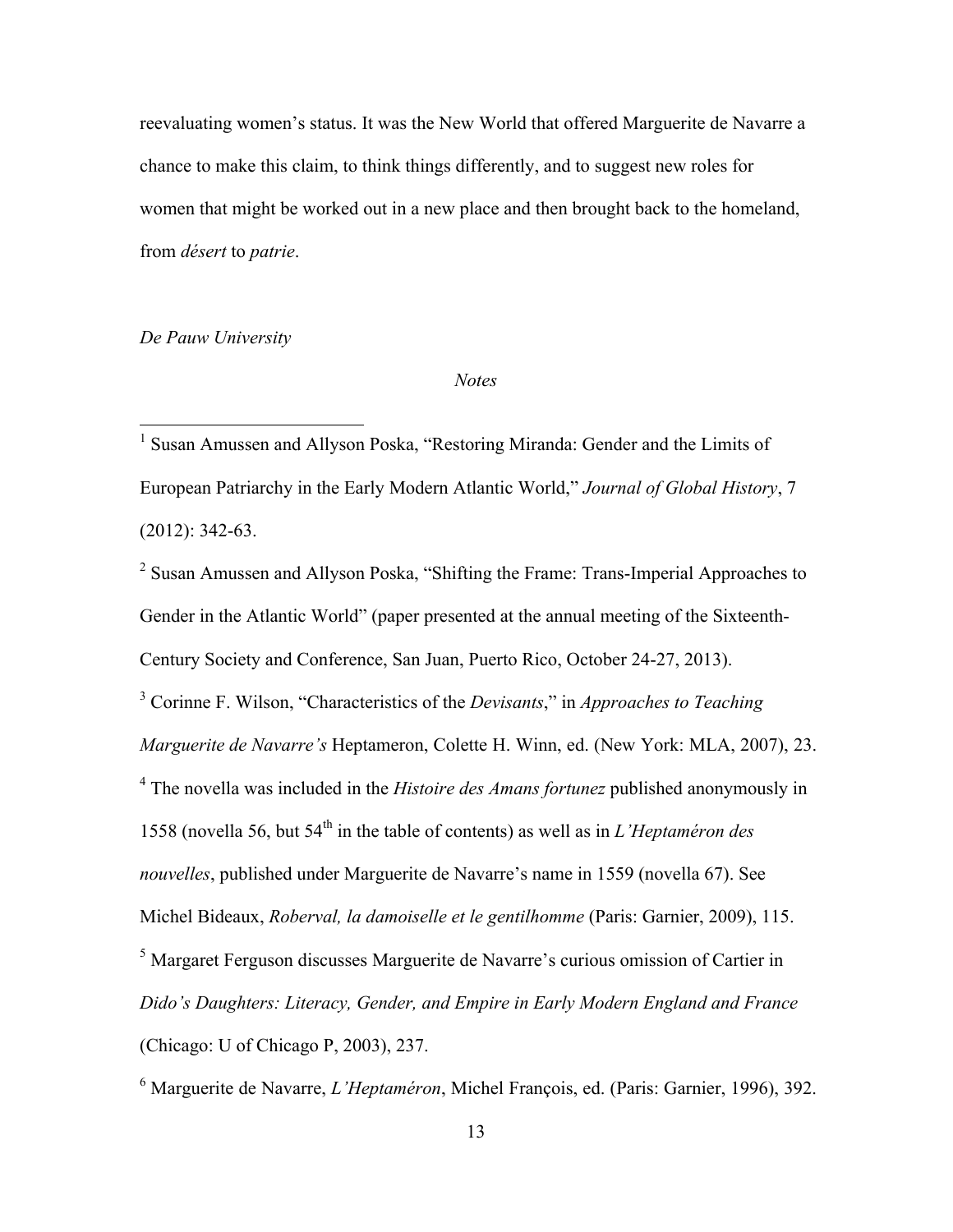7 Claude La Charité, "Les questions laissées en suspens par le *Brief récit* (1545) de Jacques Cartier et les réponses de la nouvelle 67 de *L'Heptaméron* (1559) de Marguerite de Navarre," *Oeuvres et Critiques*, 36:1 (2011): 98-99.

<sup>8</sup> Leanna Bridge Rezvani analyzes the themes of physical and spiritual sustenance in "Nature and Nourishment, Bodies and Beasts: The *Heptaméron*'s Portrayal of Marguerite de Roberval's Marooning," *Dalhousie French Studies*, 102 (2014): 5.

<sup>9</sup> François de Belleforest, *Le cinquiesme tome des Histoires tragiques, contenant un discours mémorable de plusieurs histoires, le succez et evenement esquelles est pour la plus part recueilly des choses advenues de nostre temps*, vol. V (Paris: Jean Hulpeau, 1572), 3  $[69 \text{ v}^{\circ}].$ 

<sup>10</sup> André Thevet, *La cosmographie universelle d'Andre Thevet, cosmographe du roy illustrée de diverses figures des choses plus remarquables veues par l'auteur, & incogneuës de noz anciens & modernes* (Paris: Guillaume Chandiere, 1575), book 23, ch. 6.

<sup>11</sup> Adrien de Bouffler, "D'une damoiselle normande" (Paris: 1608) and Simon Goulart, *Thresor des histoires admirables de nostre temps* (Geneva: 1614).

<sup>12</sup> Ferguson, *Dido's Daughters*.

 $13$  La Charité, 104-06. La Charité views novella 67 as a direct response to the narrative of Jacques Cartier's second voyage, *Brief recit, et succincte narration, de la navigation faicte es ysles de Canada, Hochelage, et Saguenay* (Paris: 1545).

<sup>14</sup> Ferguson interprets the reference to "toutes sortes d'artisans" similarly as a sign of Marguerite de Navarre's view "that something is rotten in the state of France and in its